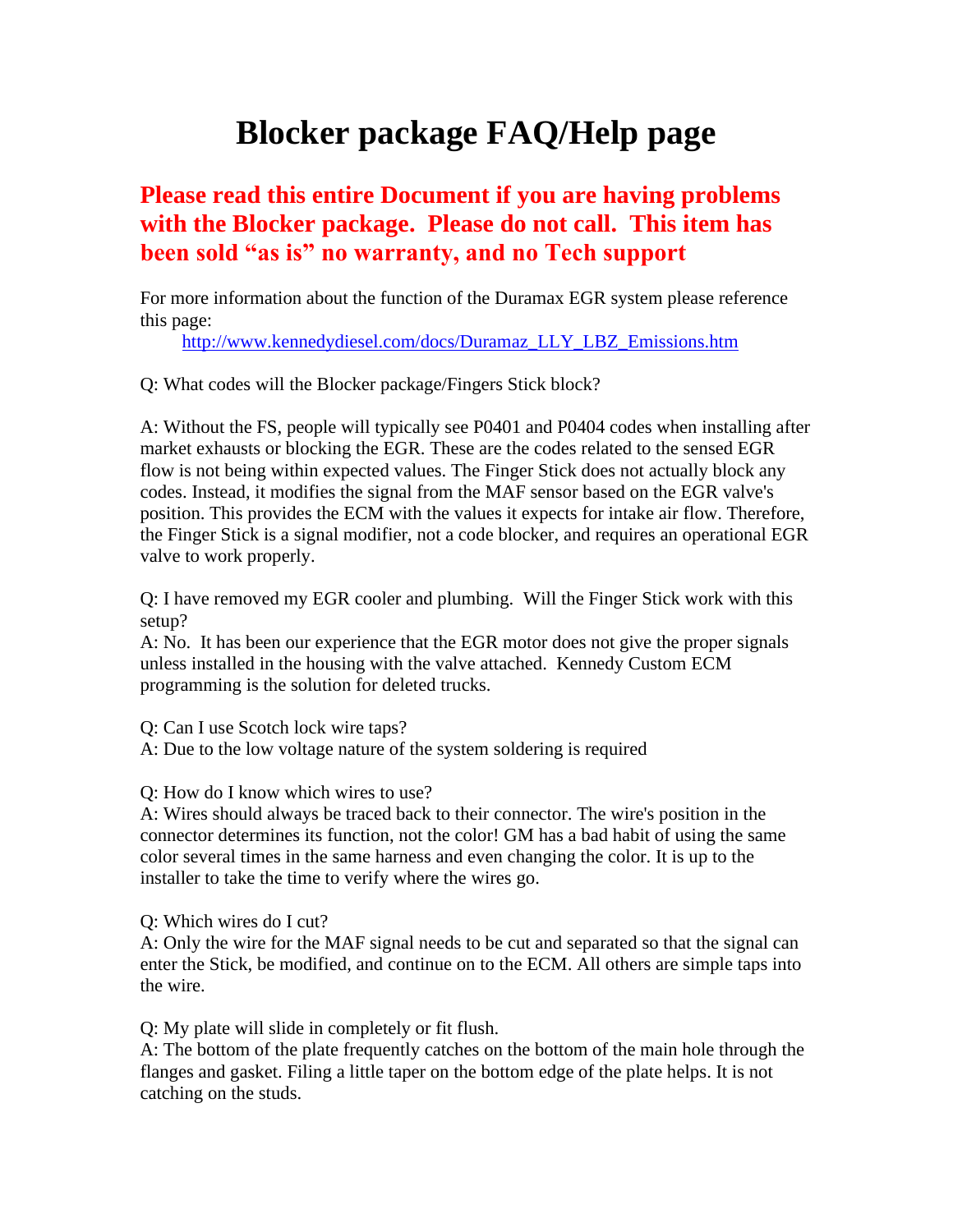Q: Why do I have a whistle/squeal?

A: You have a leak. If re-tightening the flange does not stop it, you might have damaged the gasket. Remove the plate and coat it with "Form a Gasket Copper". Let that set and re-install.

Q: Can I use the plate without the stick?

A: Yes, but you will set codes and the SES light will illuminate.

Q: Can I use the stick without the plate?

A: Yes, though not recommended. The plate stops the flow of soot back into the engine.

Q: I installed the stick, but now have SES light on. What do I do?

A: Very first thing is to check your installation. Ask a buddy to check for you. A fresh set of eyes frequently pick up on a problem that you have been staring at for hours. If that doesn't work, get the codes read. When you read the codes, write down the EXACT number as this means more to use than the description.

#### **Important note:**

**There have been recent (early 2007 calendar year) software updates from GM to correct for numerous DTC's that occur in completely stock 2006/7 LBZ and LLY trucks. It is recommended that these updates be applied before any further troubleshooting is done. The Q and A below assumes that you have already done this.**

Q: I have DTC P0299. A: You didn't install the blocker plate did you?

Q: I have DTC P0101.

A. This indicated a problem with the installation or the stick. In short, it isn't working at all.

Q: I have DTC P0401 and/or P0404.

A. The problem is the Stick is not modifying the signal from the MAF sensor. The most common reason is the customer is into the wrong wire(s) in the harness. You **must** trace the wires back to their connectors to be sure you are into the correct wire as outlined in the instructions. The next most common problem is the customer has not cut into the MAF signal wire, only tapped into it.

#### Q: I have a DTC P0402

A: It is likely that you have an aftermarket air intake. Try switching back to the OE intake. This will likely cure it. Also some LBZ trucks are just "off" and set this code for no rhyme or reason.